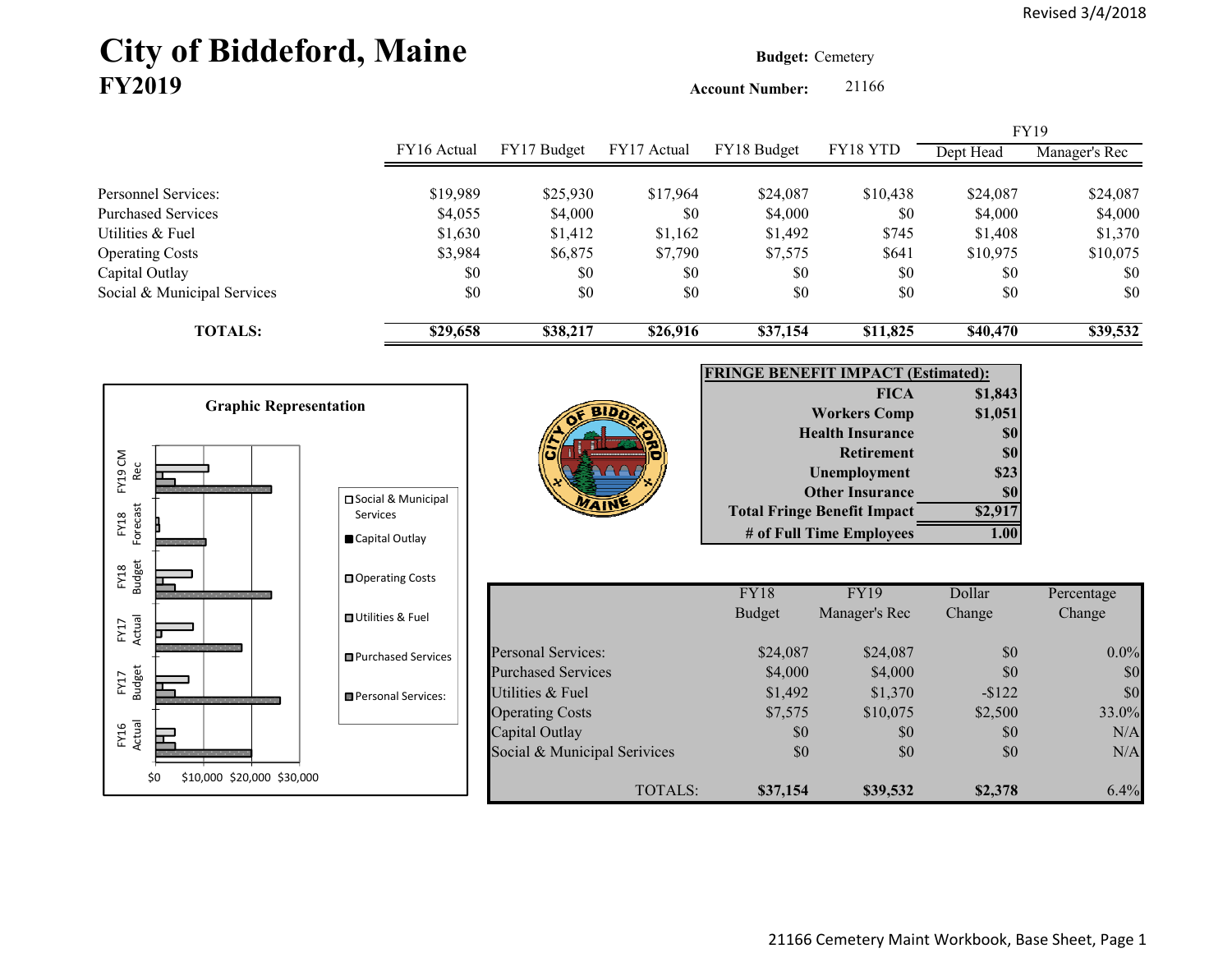#### Personnel Services

| Account                          | FY16        | <b>FY17</b>   | <b>FY17</b> | <b>FY18</b>   | <b>FY18</b>  | <b>FY19</b> |           |
|----------------------------------|-------------|---------------|-------------|---------------|--------------|-------------|-----------|
| Number<br>Description            | Actual      | Budget        | Actual      | Budget        | YTD 02/28/18 | Dept Head   | Mgr's Rec |
| 60101 Dept Manager Salary Exp    | \$2,400     | \$2,450       | \$2,200     | \$2,450       | \$1,600      | \$2,450     | \$2,450   |
| 60107 Temp/Seasonal Emp Wage Ex  | \$16,169    | \$21,637      | \$14,488    | \$21,637      | \$8,838      | \$21,637    | \$21,637  |
| 60201 FICA/Medicare-ER Share Exp | \$1,420     | \$1,843       | \$1,276     | \$0           | \$0          | \$0         | \$0       |
| Totals                           | \$19,989    | \$25,930      | \$17,964    | \$24,087      | \$10,438     | \$24,087    | \$24,087  |
| <b>Purchased Services</b>        |             |               |             |               |              |             |           |
| Account                          | <b>FY16</b> | <b>FY17</b>   | <b>FY17</b> | <b>FY18</b>   | <b>FY18</b>  | FY19        |           |
| Number<br>Description            | Actual      | Budget        | Actual      | Budget        | YTD 02/28/18 | Dept Head   | Mgr's Rec |
| 60310 Service Contracts Expense  | \$4,055     | \$4,000       | \$0         | \$4,000       | \$0          | \$4,000     | \$4,000   |
| Totals                           | \$4,055     | \$4,000       | \$0         | \$4,000       | \$0          | \$4,000     | \$4,000   |
| Utilities & Fuel                 |             |               |             |               |              |             |           |
| Account                          | <b>FY16</b> | <b>FY17</b>   | <b>FY17</b> | <b>FY18</b>   | <b>FY18</b>  | <b>FY19</b> |           |
| Number<br>Description            | Actual      | <b>Budget</b> | Actual      | <b>Budget</b> | YTD 02/28/18 | Dept Head   | Mgr's Rec |
| 60400 Electricity Expense        | \$299       | \$275         | \$265       | \$275         | \$212        | \$300       | \$275     |
| 60401 Water Expense              | \$176       | \$275         | \$139       | \$330         | \$64         | \$200       | \$200     |
| 60402 Phone/Celular/Paging Exp   | \$336       | \$350         | \$308       | \$336         | \$224        | \$340       | \$340     |
| 60410 Diesel Fuel Expense        | \$304       | \$241         | \$176       | \$260         | \$99         | \$260       | \$260     |
| 60411 Gasoline Expense           | \$515       | \$271         | \$274       | \$291         | \$146        | \$308       | \$295     |
| Totals                           | \$1,630     | \$1,412       | \$1,162     | \$1,492       | \$745        | \$1,408     | \$1,370   |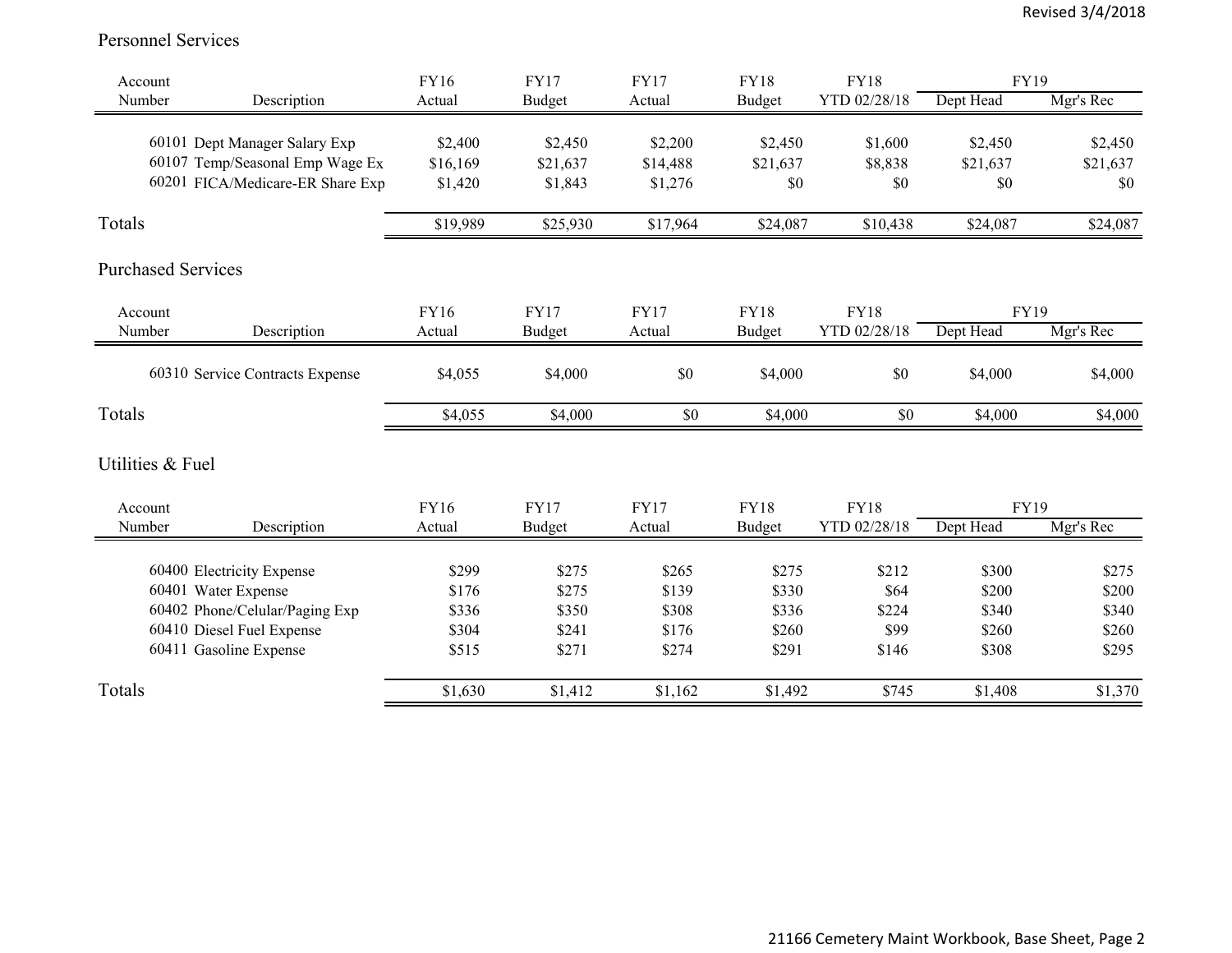## Other Operating Costs

| Account |                                   | <b>FY16</b> | <b>FY17</b> | <b>FY17</b> | <b>FY18</b> | FY18         | <b>FY19</b> |           |
|---------|-----------------------------------|-------------|-------------|-------------|-------------|--------------|-------------|-----------|
| Number  | Description                       | Actual      | Budget      | Actual      | Budget      | YTD 02/28/18 | Dept Head   | Mgr's Rec |
|         |                                   |             |             |             |             |              |             |           |
|         | 60450 Building Repair/Maint Exp   | \$340       | \$500       | \$1         | \$450       | \$0          | \$450       | \$450     |
|         | 60452 Operating Equip Repair Exp  | \$2,171     | \$3,000     | \$3,199     | \$3,000     | \$441        | \$3,400     | \$3,000   |
|         | 60454 Grounds Maint/Improve Exp   | \$444       | \$750       | \$130       | \$750       | \$0          | \$800       | \$800     |
|         | 60457 Road Maint/Improve Non-Cap  | \$0         | \$1,500     | \$4,443     | \$2,500     | \$0          | \$3,000     | \$2,500   |
|         | 60501 Operating Supp/Eqt Non-Cap  | \$1,029     | \$125       | \$0         | \$125       | \$0          | \$125       | \$125     |
|         | 60506 Equipment/Small Tools-Non-c | \$0         | \$1,000     | \$17        | \$750       | \$200        | \$3,200     | \$3,200   |
| Totals  |                                   | \$3,984     | \$6,875     | \$7,790     | \$7,575     | \$641        | \$10,975    | \$10,075  |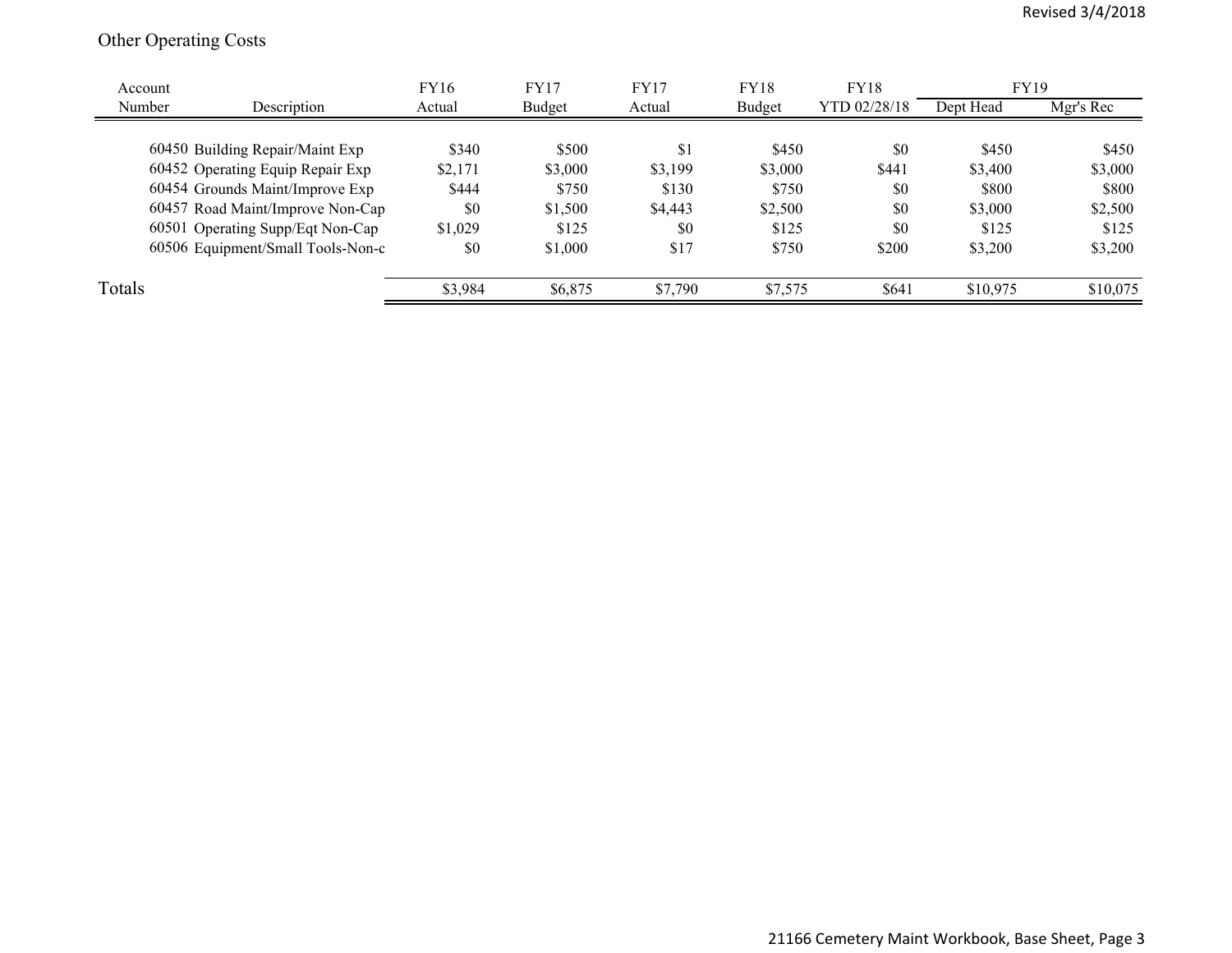#### DEPARTMENT PERSONAL SERVICES BUDGET WORKSHEET Fiscal Year 2019 BUDGET

#### DEPARTMENT:

 21166Cemetery

|                                     |       |            | <b>YEAREND</b> |                  |              |                |                  |
|-------------------------------------|-------|------------|----------------|------------------|--------------|----------------|------------------|
|                                     |       |            | ANNUALIZED     |                  | CITY MANAGER | <b>COUNCIL</b> |                  |
| <b>CLASSIFICATION</b>               | EMP#  | <b>FTE</b> | <b>TOTAL</b>   | <b>REOUESTED</b> | RECOMMEND.   | APPROP.        | <b>LAST NAME</b> |
| SUPERVISOR OF BURIALS               | 10025 | 0.24       | 2,440.61       | 2.450.00         | 2.450.00     |                | <b>LETELLIER</b> |
| <b>CEMETERY MAINTENANCE WORKERS</b> |       | 0.76       | 21,553.83      | 21,636.73        | 21,636.73    |                | PART-TIMES       |
| <b>TOTAL BUDGETED POSITIONS</b>     |       | 1.00       | 23,994.44      | 24,086.73        | 24,086.73    |                |                  |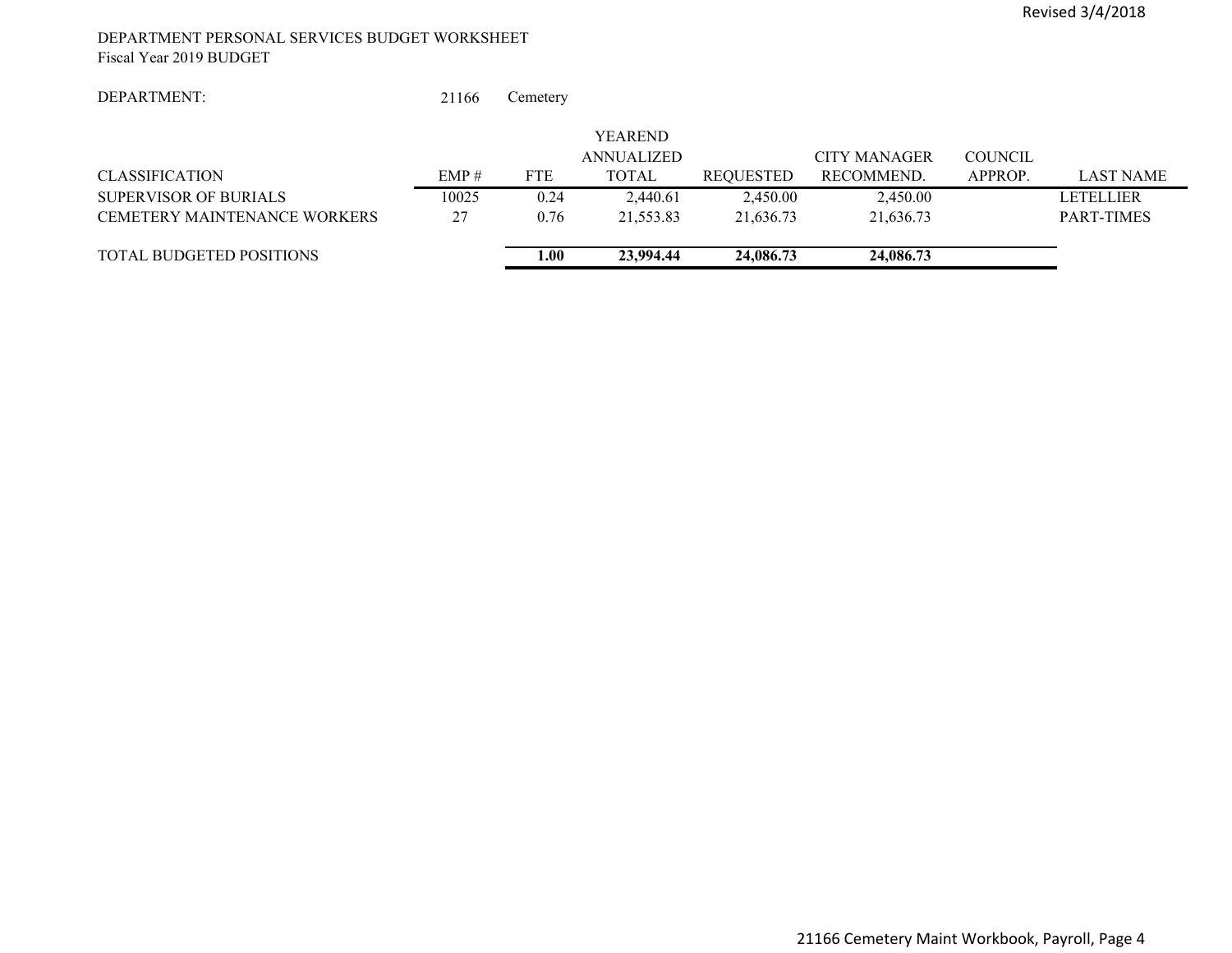

March 4, 2018 **Department:** Cemetery

Account Title: Dept Manager Salary Exp

Department Number: 21166 21166 Account Number: 60101

| FY2016     | FY 2017       | FY 2017    | FY 2018       | FY 2018       |
|------------|---------------|------------|---------------|---------------|
| Actual     | <b>Budget</b> | Actual     | <b>Budget</b> | Est. Expended |
| \$2,400.00 | \$2,450.00    | \$2,200.00 | \$2,450.00    | \$2,450.00    |

| FY-2019       | Department | City Mgr       | Council | Increase   |
|---------------|------------|----------------|---------|------------|
|               | Reauest    | Recommendation | Action  | (Decrease) |
| <b>Budget</b> | \$2,450.00 | \$2,450.00     |         | SO.OO I    |

**Support for Budget Request:** Provide justification for the budget request using as much detail as possible

 to support it. Examples of acceptable support include unit costs, quantity estimates, price quotes, etc. Requests based solely on a percentage increase above the previous budget will not be accepted. Use additional sheets if necessary.

Wages for Superintendent of Burials.

See Payroll Worksheeet for details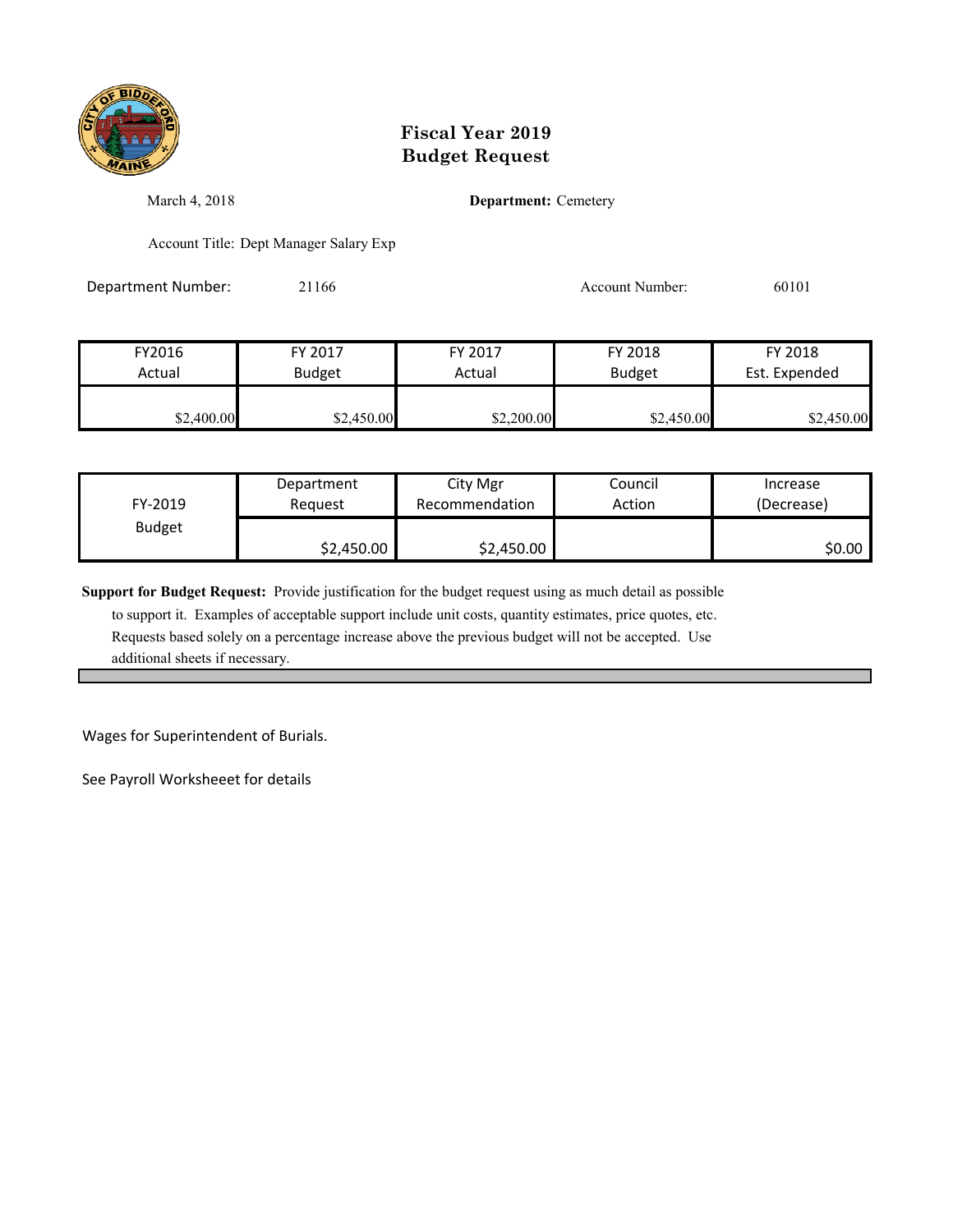

March 4, 2018 **Department:** Cemetery

Account Title: Temp/Seasonal Emp Wage Exp

Department Number: 21166 21166 Account Number: 60107

| FY2016      | FY 2017       | FY 2017     | FY 2018       | FY 2018       |
|-------------|---------------|-------------|---------------|---------------|
| Actual      | <b>Budget</b> | Actual      | <b>Budget</b> | Est. Expended |
|             |               |             |               |               |
| \$16,168.99 | \$21,637.00   | \$14,487.56 | \$21,637.00   | \$21,637.00   |

| FY-2019       | Department  | City Mgr       | Council | Increase   |
|---------------|-------------|----------------|---------|------------|
|               | Reauest     | Recommendation | Action  | (Decrease) |
| <b>Budget</b> | \$21,637.00 | \$21,637.00    |         | \$0.00 l   |

**Support for Budget Request:** Provide justification for the budget request using as much detail as possible

 to support it. Examples of acceptable support include unit costs, quantity estimates, price quotes, etc. Requests based solely on a percentage increase above the previous budget will not be accepted. Use additional sheets if necessary.

Wages for two part time cemetery workers.

See Payroll Worksheet for details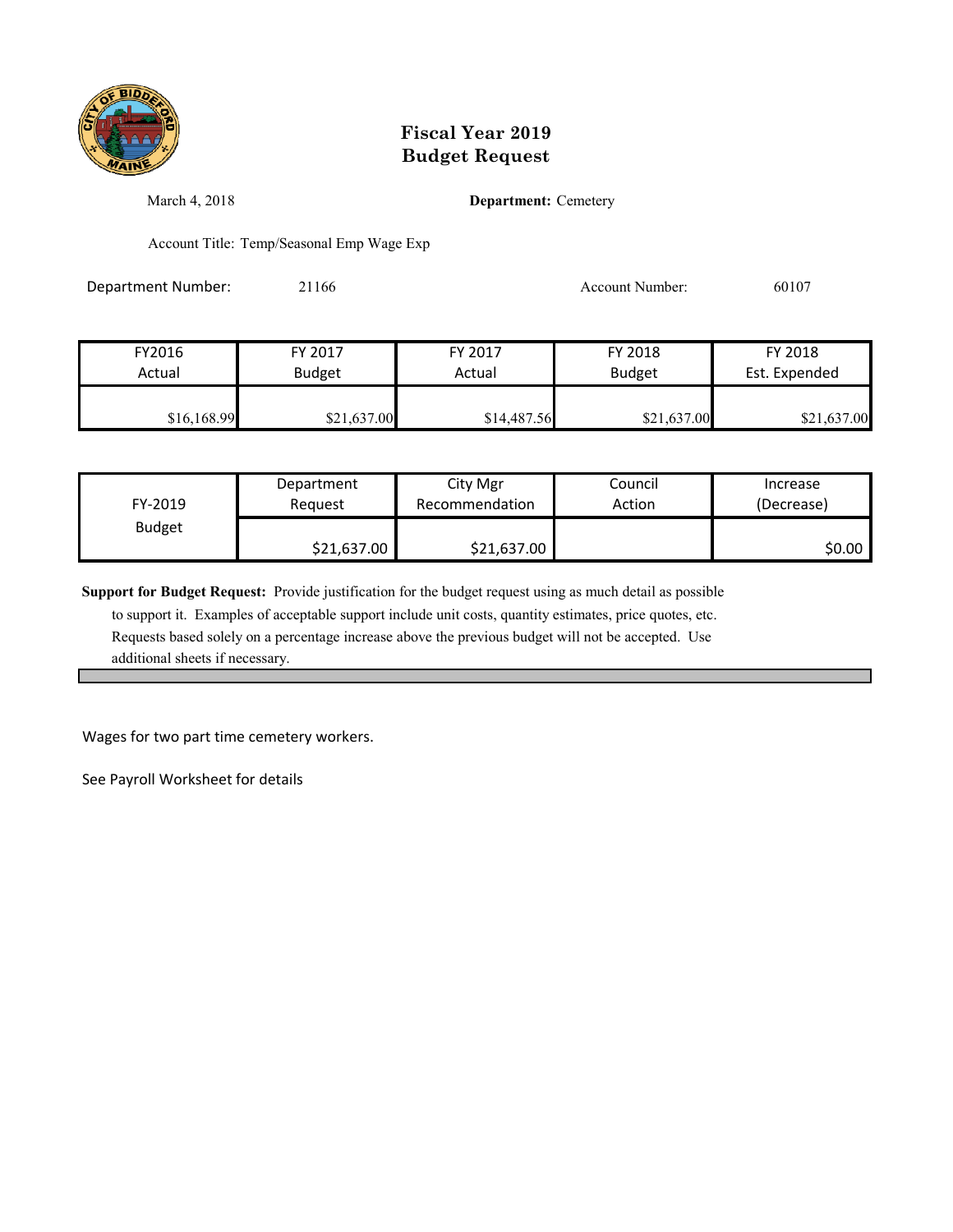

March 4, 2018 **Department:** Cemetery

Account Title: Service Contracts Expense

Department Number: 21166 21166 Account Number: 60310

| FY2016     | FY 2017       | FY 2017 | FY 2018       | FY 2018       |
|------------|---------------|---------|---------------|---------------|
| Actual     | <b>Budget</b> | Actual  | <b>Budget</b> | Est. Expended |
|            |               |         |               |               |
| \$4,055.04 | \$4,000.00    | \$0.00  | \$4,000.00    | \$0.00        |

| FY-2019       | Department | City Mgr       | Council | Increase   |
|---------------|------------|----------------|---------|------------|
|               | Reauest    | Recommendation | Action  | (Decrease) |
| <b>Budget</b> | \$4,000.00 | \$4,000.00     |         | SO.OO I    |

**Support for Budget Request:** Provide justification for the budget request using as much detail as possible

 to support it. Examples of acceptable support include unit costs, quantity estimates, price quotes, etc. Requests based solely on a percentage increase above the previous budget will not be accepted. Use additional sheets if necessary.

Projected costs for flags for Veternas graves based upon historical data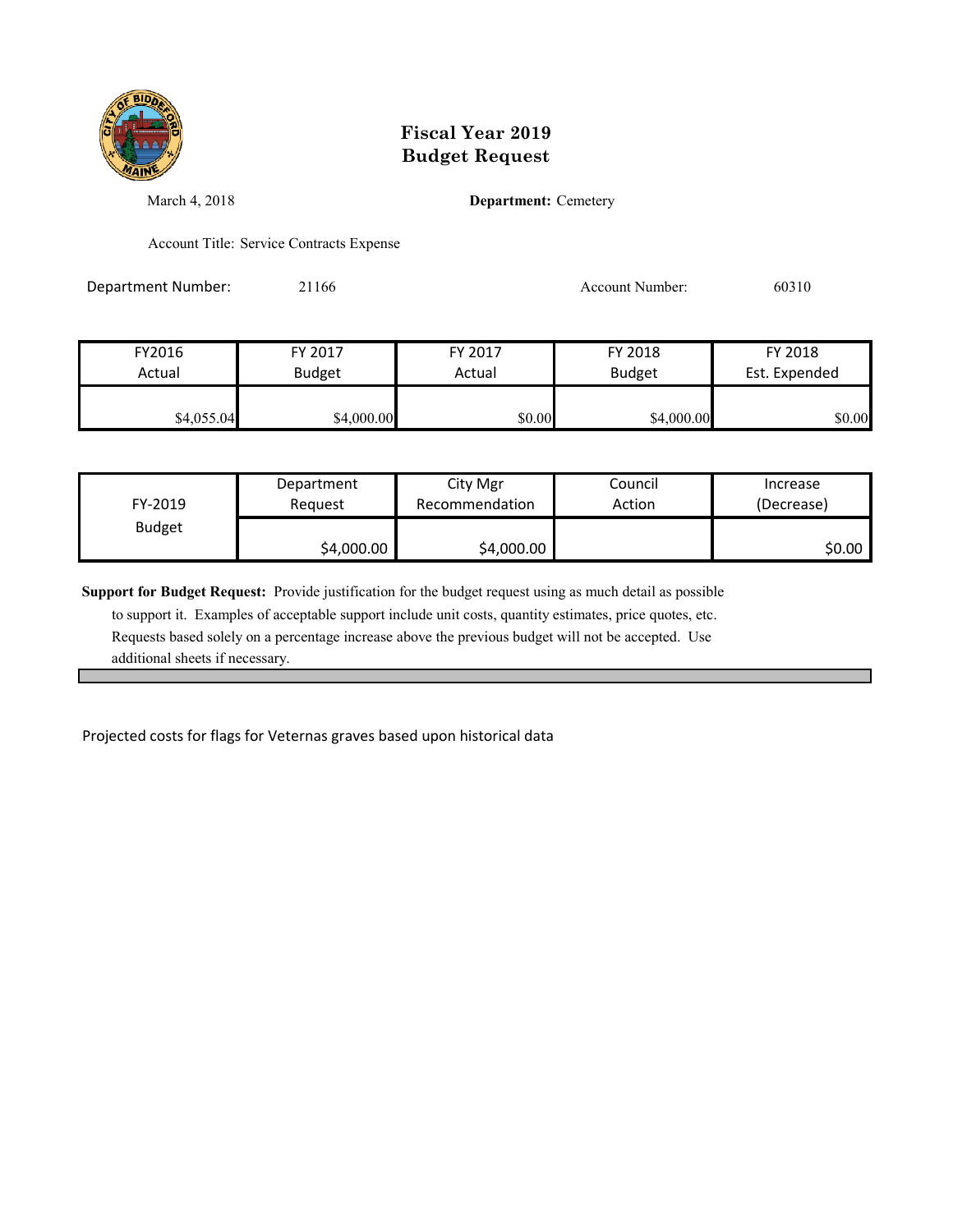

March 4, 2018 **Department:** Cemetery

Account Title: Electricity Expense

Department Number: 21166 21166 Account Number: 60400

| FY2016   | FY 2017       | FY 2017  | FY 2018       | FY 2018       |
|----------|---------------|----------|---------------|---------------|
| Actual   | <b>Budget</b> | Actual   | <b>Budget</b> | Est. Expended |
| \$298.72 | \$275.00      | \$265.18 | \$275.00      | \$275.00      |

| FY-2019       | Department | City Mgr       | Council | Increase   |
|---------------|------------|----------------|---------|------------|
|               | Reauest    | Recommendation | Action  | (Decrease) |
| <b>Budget</b> | \$300.00   | \$275.00       |         | \$0.00∣    |

**Support for Budget Request:** Provide justification for the budget request using as much detail as possible

 to support it. Examples of acceptable support include unit costs, quantity estimates, price quotes, etc. Requests based solely on a percentage increase above the previous budget will not be accepted. Use additional sheets if necessary.

Projected cost based upon historical data with no increase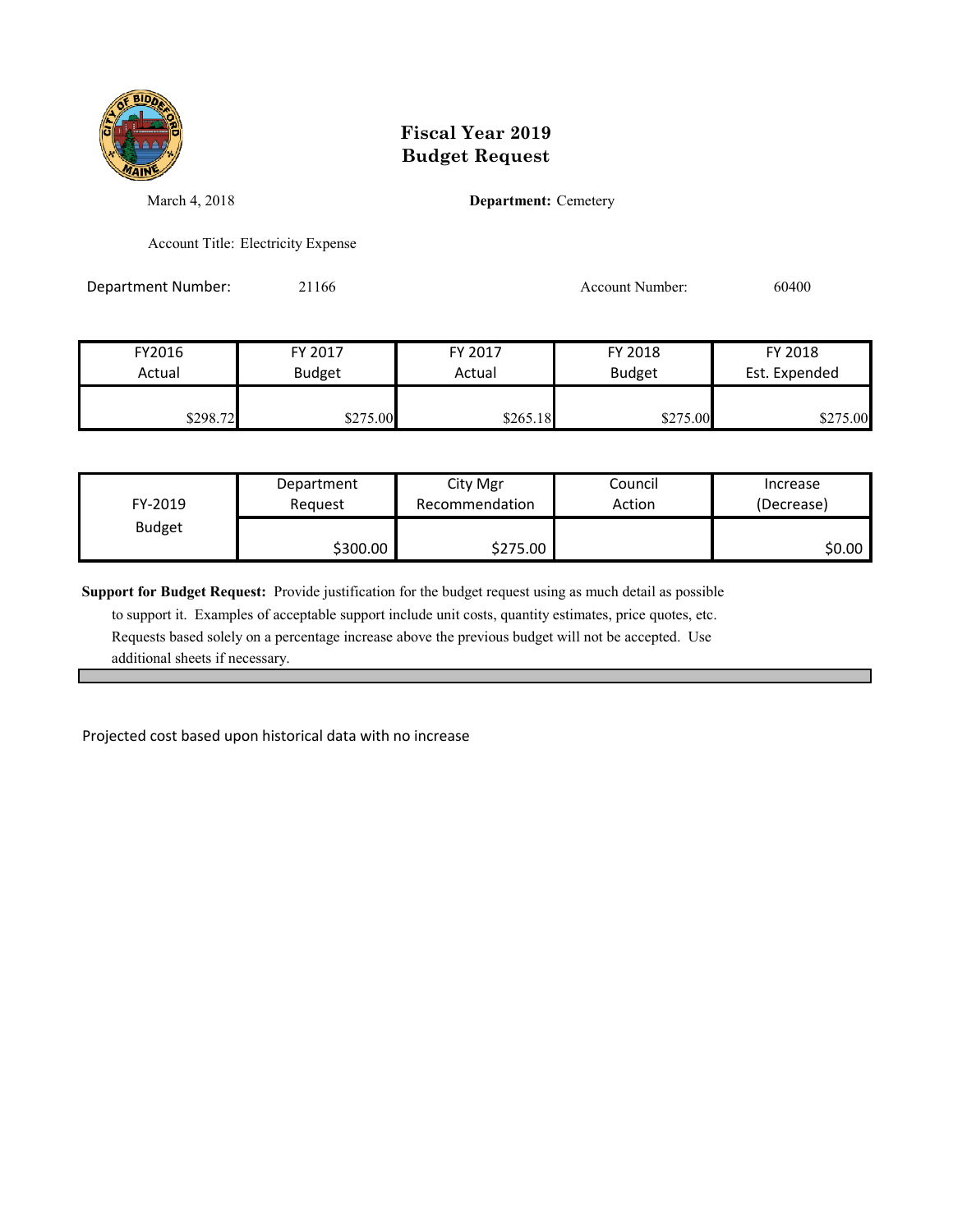

March 4, 2018 **Department:** Cemetery

Account Title: Water Expense

Department Number: 21166 2010 2016 Account Number: 60401

| FY2016   | FY 2017       | FY 2017  | FY 2018       | FY 2018       |
|----------|---------------|----------|---------------|---------------|
| Actual   | <b>Budget</b> | Actual   | <b>Budget</b> | Est. Expended |
| \$176.01 | \$275.00      | \$138.83 | \$330.00      | \$200.00      |

| FY-2019       | Department | City Mgr       | Council | Increase   |
|---------------|------------|----------------|---------|------------|
|               | Reauest    | Recommendation | Action  | (Decrease) |
| <b>Budget</b> | \$200.00   | \$200.00       |         | (\$130.00) |

**Support for Budget Request:** Provide justification for the budget request using as much detail as possible

 to support it. Examples of acceptable support include unit costs, quantity estimates, price quotes, etc. Requests based solely on a percentage increase above the previous budget will not be accepted. Use additional sheets if necessary.

Projected costs per Maine Water Co. Historical data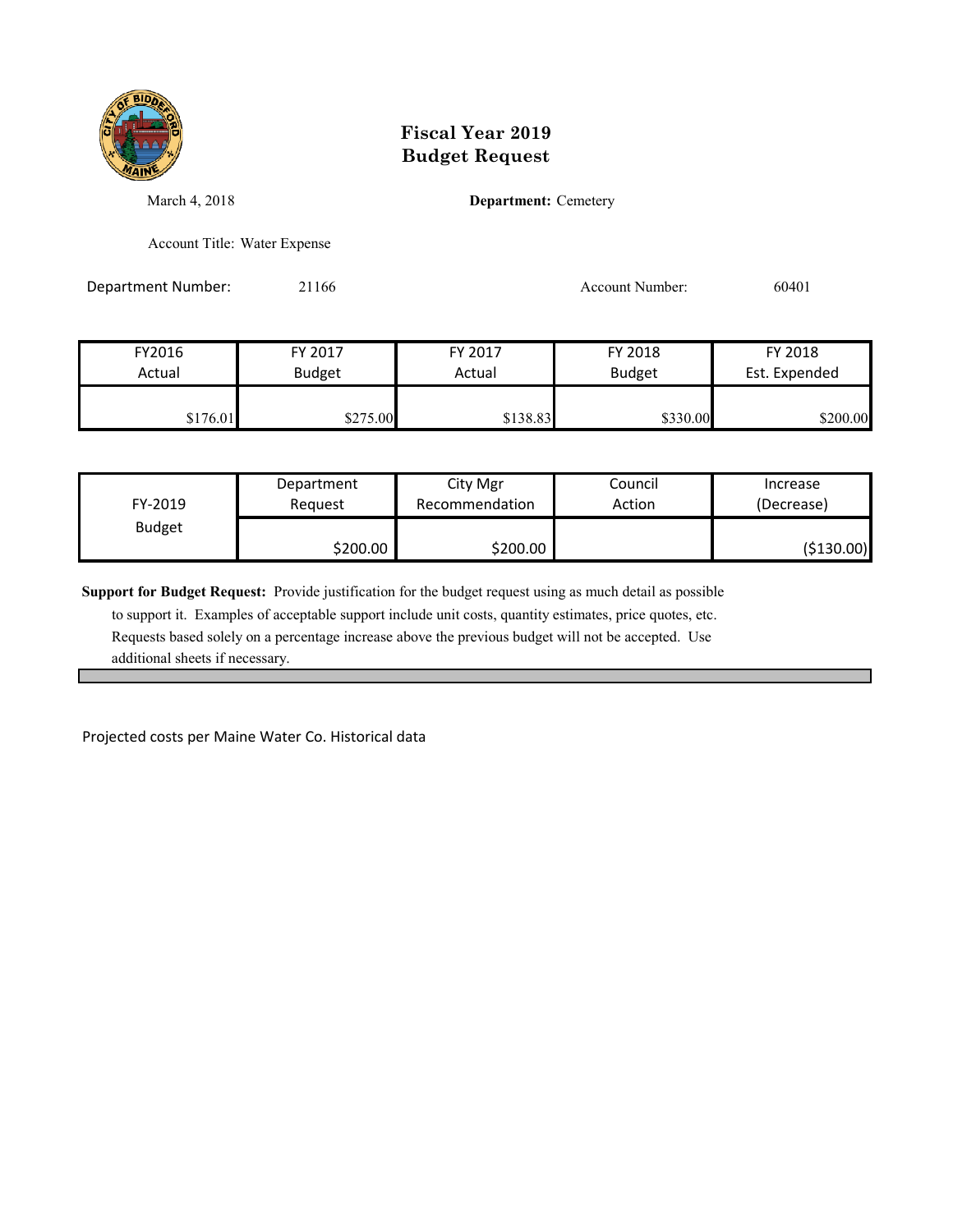

March 4, 2018 **Department:** Cemetery

Account Title: Phone/Celular/Paging Exp

Department Number: 21166 2010 2010 Account Number: 60402

| FY2016   | FY 2017       | FY 2017  | FY 2018       | FY 2018       |
|----------|---------------|----------|---------------|---------------|
| Actual   | <b>Budget</b> | Actual   | <b>Budget</b> | Est. Expended |
|          |               |          |               |               |
| \$336.00 | \$350.00      | \$308.00 | \$336.00      | \$336.00      |

| FY-2019       | Department | City Mgr       | Council | Increase   |
|---------------|------------|----------------|---------|------------|
|               | Reauest    | Recommendation | Action  | (Decrease) |
| <b>Budget</b> | \$340.00   | \$340.00       |         | \$4.00 l   |

**Support for Budget Request:** Provide justification for the budget request using as much detail as possible

 to support it. Examples of acceptable support include unit costs, quantity estimates, price quotes, etc. Requests based solely on a percentage increase above the previous budget will not be accepted. Use additional sheets if necessary.

Projectd costs based upon historical data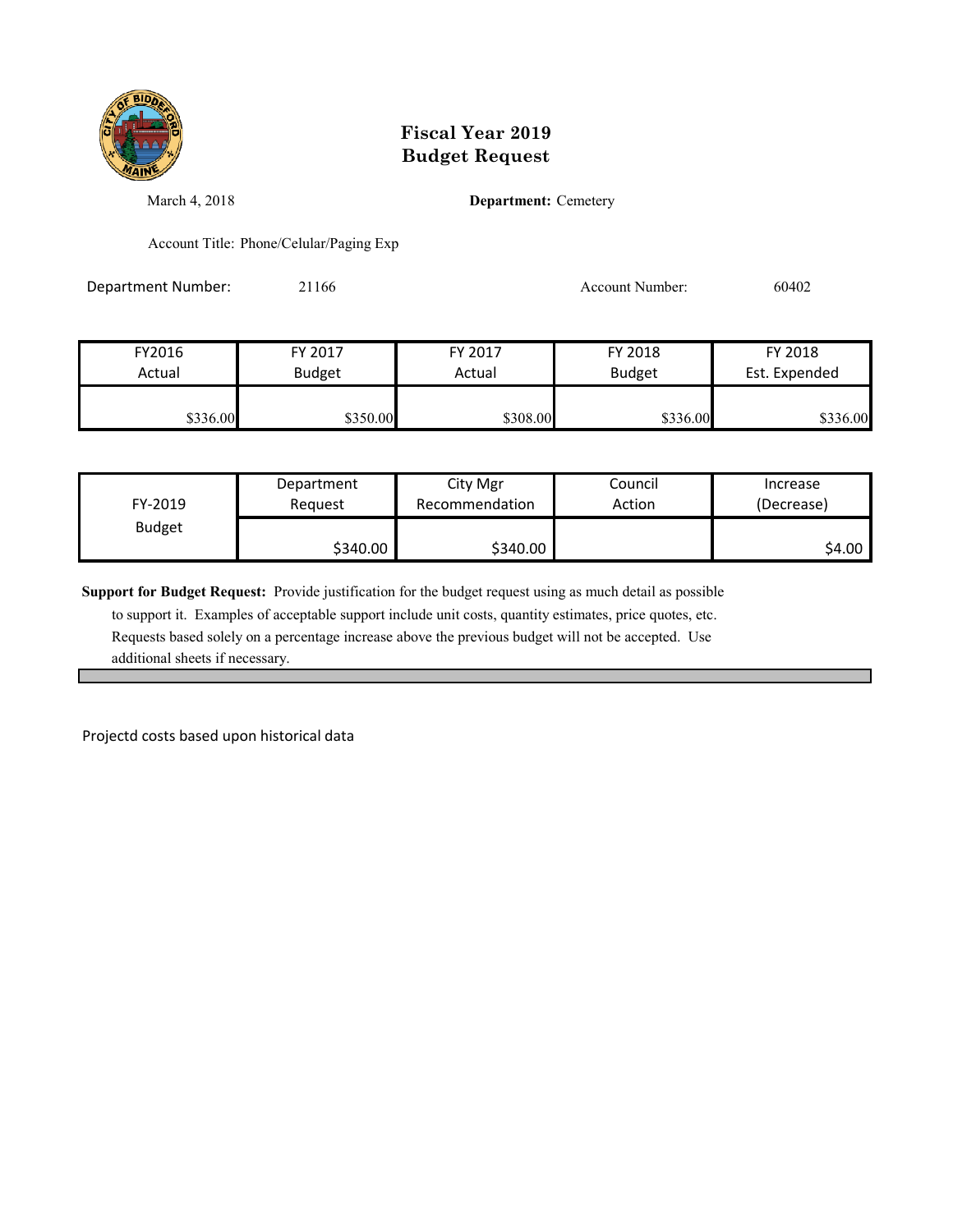

March 4, 2018 **Department:** Cemetery

Account Title: Diesel Fuel Expense

Department Number: 21166 21166 Account Number: 60410

| FY2016   | FY 2017       | FY 2017  | FY 2018       | FY 2018       |
|----------|---------------|----------|---------------|---------------|
| Actual   | <b>Budget</b> | Actual   | <b>Budget</b> | Est. Expended |
| \$303.55 | \$241.00      | \$176.31 | \$260.00      | \$200.00      |

| FY-2019       | Department | City Mgr       | Council | Increase   |
|---------------|------------|----------------|---------|------------|
|               | Reguest    | Recommendation | Action  | (Decrease) |
| <b>Budget</b> | \$260.00   | \$260.00       |         | \$0.00 l   |

**Support for Budget Request:** Provide justification for the budget request using as much detail as possible

 to support it. Examples of acceptable support include unit costs, quantity estimates, price quotes, etc. Requests based solely on a percentage increase above the previous budget will not be accepted. Use additional sheets if necessary.

Projected usage 110 gallons @ \$2.35/gal.

| FY 18 usage 6 (months) | 50 gallons  |
|------------------------|-------------|
| $FY$ 17 usage :        | 92 gallons  |
| $FY$ 16 usage :        | 115 gallons |
| $FY$ 15 usage :        | 64 gallons  |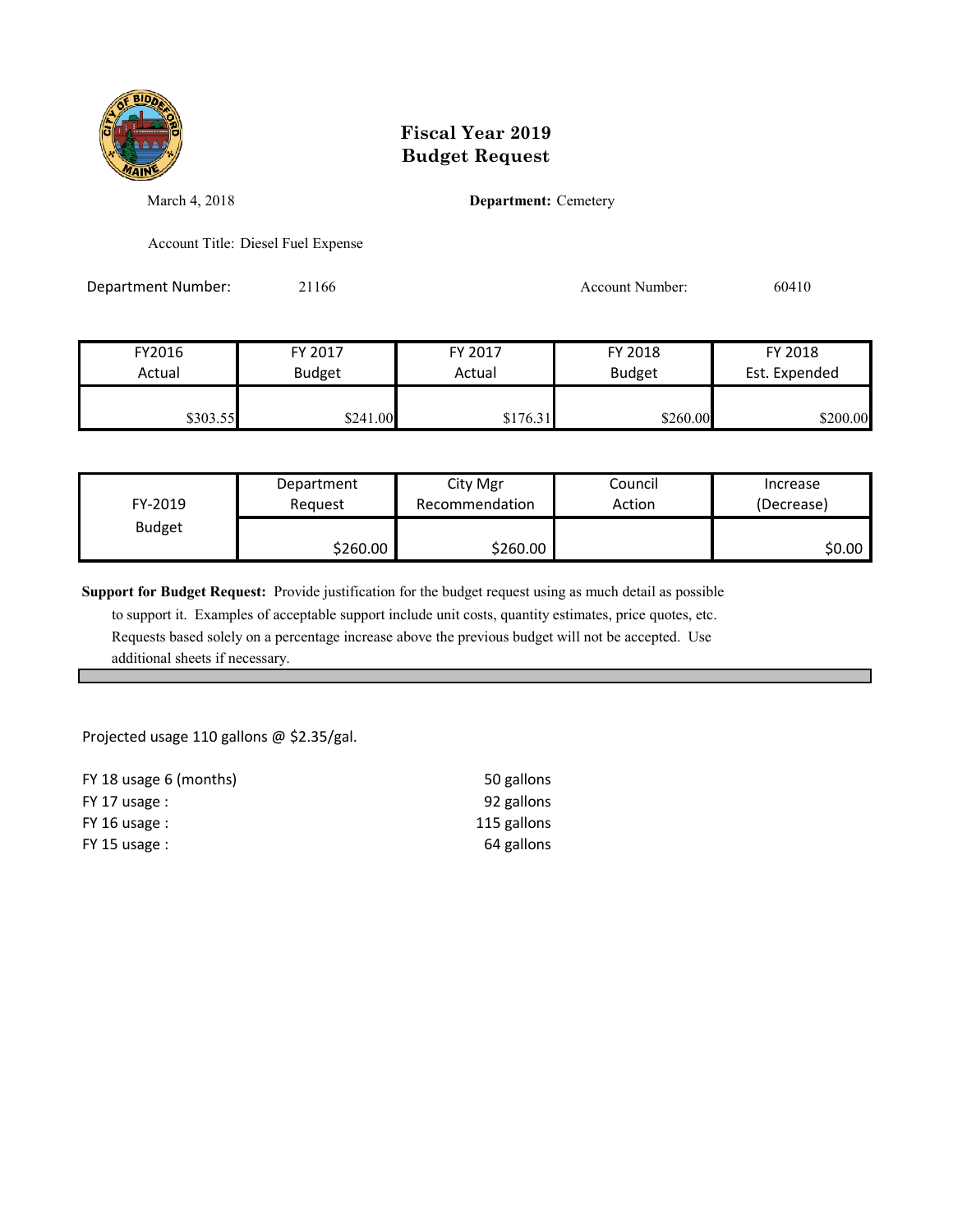

March 4, 2018 **Department:** Cemetery

Account Title: Gasoline Expense

Department Number: 21166 21166 Account Number: 60411

| FY2016   | FY 2017       | FY 2017  | FY 2018       | FY 2018       |
|----------|---------------|----------|---------------|---------------|
| Actual   | <b>Budget</b> | Actual   | <b>Budget</b> | Est. Expended |
| \$515.42 | \$271.00      | \$274.02 | \$291.00      | \$291.00      |

| FY-2019       | Department | City Mgr       | Council | Increase   |
|---------------|------------|----------------|---------|------------|
|               | Reauest    | Recommendation | Action  | (Decrease) |
| <b>Budget</b> | \$307.50   | \$295.00       |         | \$4.00 l   |

**Support for Budget Request:** Provide justification for the budget request using as much detail as possible

 to support it. Examples of acceptable support include unit costs, quantity estimates, price quotes, etc. Requests based solely on a percentage increase above the previous budget will not be accepted. Use additional sheets if necessary.

Projected usage 150 gallons @ \$2.05/gal.

| FY 18 usage : $(6$ months) | 80 gallons  |
|----------------------------|-------------|
| $FY$ 17 usage :            | 145 gallons |
| $FY$ 16 usage :            | 171 gallons |
| $FY$ 15 usage :            | 121 gallons |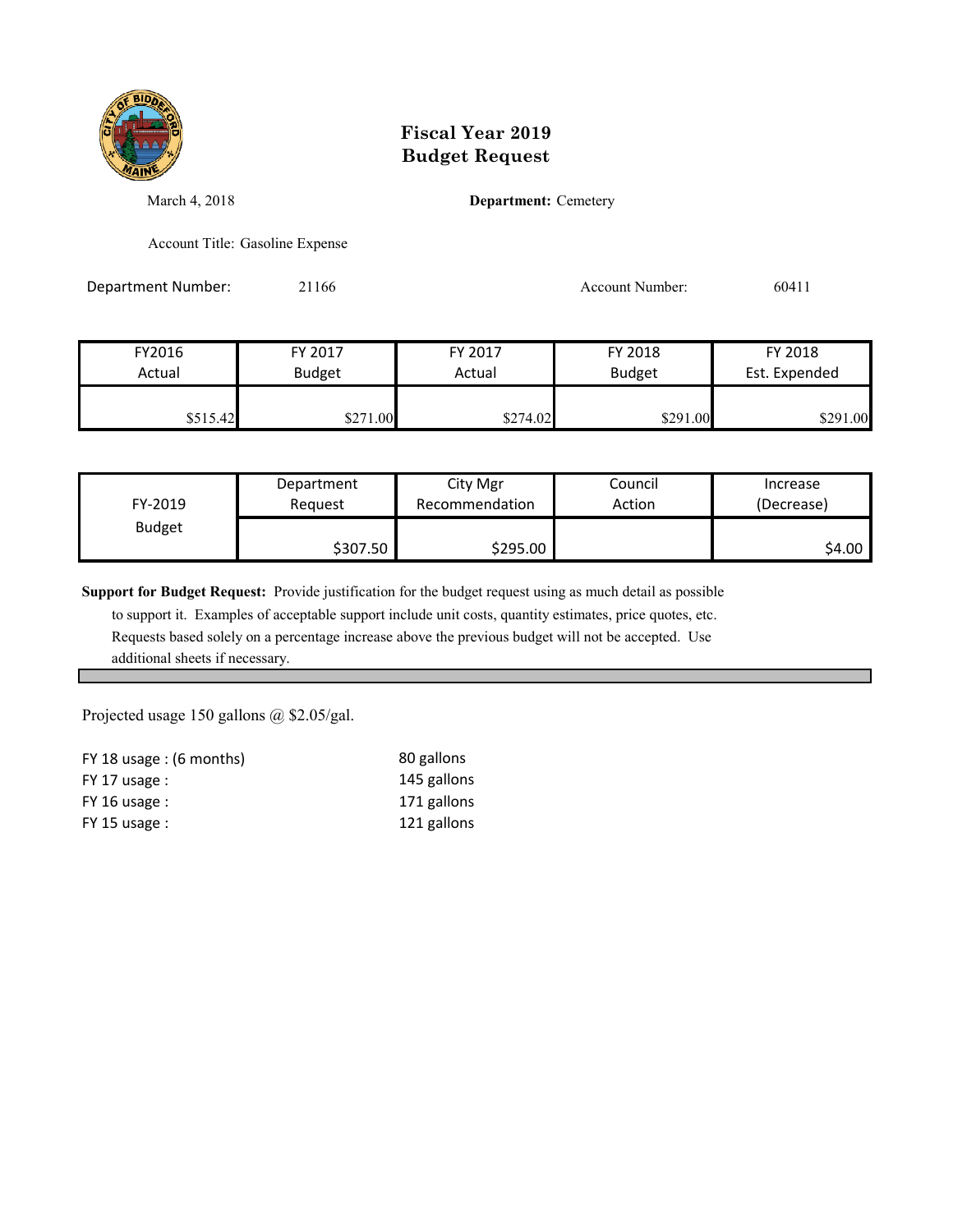

March 4, 2018 **Department:** Cemetery

Account Title: Building Repair/Maint Exp

Department Number: 21166 21166 Account Number: 60450

| FY2016   | FY 2017       | FY 2017 | FY 2018       | FY 2018       |
|----------|---------------|---------|---------------|---------------|
| Actual   | <b>Budget</b> | Actual  | <b>Budget</b> | Est. Expended |
| \$340.00 | \$500.00      | \$1.06  | \$450.00      | \$350.00      |

| FY-2019       | Department | City Mgr       | Council | Increase   |
|---------------|------------|----------------|---------|------------|
|               | Reguest    | Recommendation | Action  | (Decrease) |
| <b>Budget</b> | \$450.00   | \$450.00       |         | SO.OO I    |

**Support for Budget Request:** Provide justification for the budget request using as much detail as possible

 to support it. Examples of acceptable support include unit costs, quantity estimates, price quotes, etc. Requests based solely on a percentage increase above the previous budget will not be accepted. Use additional sheets if necessary.

Projected costs for maintenance of office/maintenance building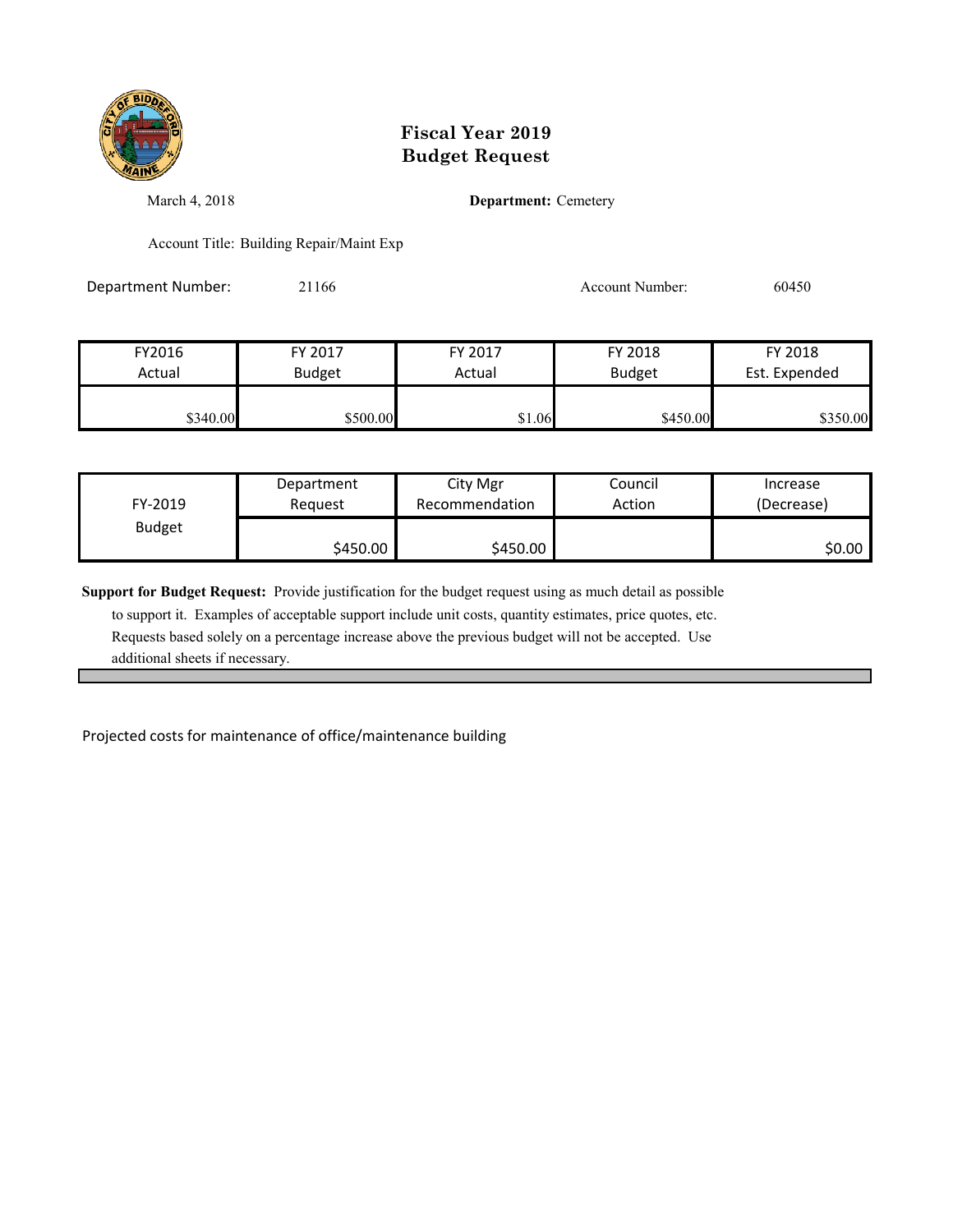

March 4, 2018 **Department:** Cemetery

Account Title: Operating Equip Repair Exp

Department Number: 21166 21166 Account Number: 60452

| FY2016     | FY 2017       | FY 2017    | FY 2018       | FY 2018       |
|------------|---------------|------------|---------------|---------------|
| Actual     | <b>Budget</b> | Actual     | <b>Budget</b> | Est. Expended |
|            |               |            |               |               |
| \$2,170.70 | \$3,000.00    | \$3,198.93 | \$3,000.00    | \$2,800.00    |

| FY-2019       | Department | City Mgr       | Council | Increase   |
|---------------|------------|----------------|---------|------------|
|               | Reguest    | Recommendation | Action  | (Decrease) |
| <b>Budget</b> | \$3,400.00 | \$3,000.00     |         | \$0.00 l   |

**Support for Budget Request:** Provide justification for the budget request using as much detail as possible

 to support it. Examples of acceptable support include unit costs, quantity estimates, price quotes, etc. Requests based solely on a percentage increase above the previous budget will not be accepted. Use additional sheets if necessary.

| (2) Riding mowers : | \$1,800 |
|---------------------|---------|
| Hand mowers:        | \$800   |
| Weed whackers:      | \$800   |
| Total:              | \$3,400 |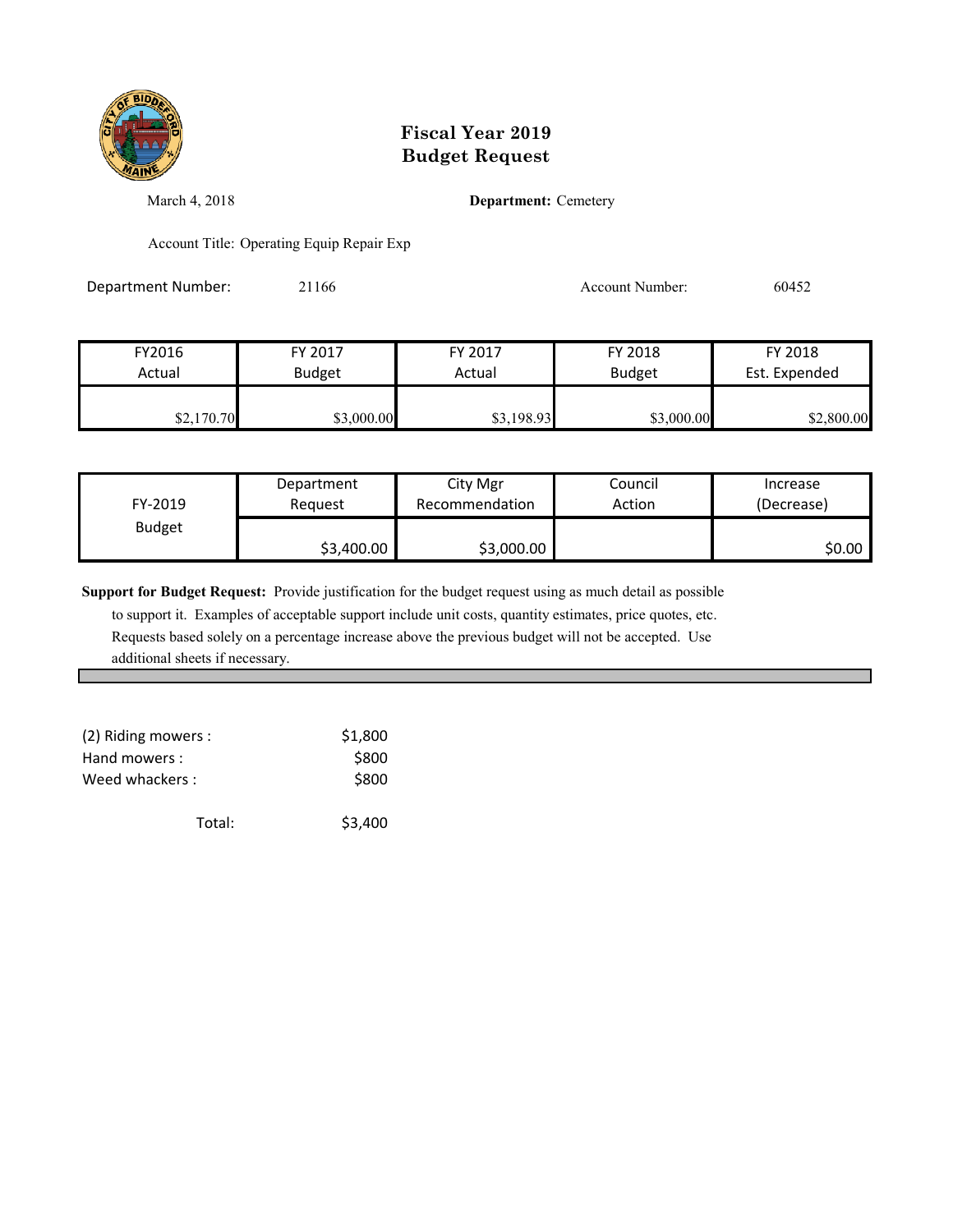

March 4, 2018 **Department:** Cemetery

Account Title: Grounds Maint/Improve Exp

| <b>Department Number:</b> | 21166 | Account Number: | 60454 |
|---------------------------|-------|-----------------|-------|
|                           |       |                 |       |

|                                              | FY2016 | FY 2017       | FY 2017 | FY 2018       | FY 2018       |
|----------------------------------------------|--------|---------------|---------|---------------|---------------|
|                                              | Actual | <b>Budget</b> | Actual  | <b>Budget</b> | Est. Expended |
| \$750.00<br>\$444.00<br>\$750.00<br>\$130.12 |        |               |         |               | \$700.00      |

| FY-2019       | Department | City Mgr       | Council | Increase   |
|---------------|------------|----------------|---------|------------|
|               | Reguest    | Recommendation | Action  | (Decrease) |
| <b>Budget</b> | \$800.00   | \$800.00       |         | \$50.00    |

**Support for Budget Request:** Provide justification for the budget request using as much detail as possible

 to support it. Examples of acceptable support include unit costs, quantity estimates, price quotes, etc. Requests based solely on a percentage increase above the previous budget will not be accepted. Use additional sheets if necessary.

| L <sub>o</sub> am: | \$550 |
|--------------------|-------|
| Seed & Fertilizer: | \$250 |
|                    |       |

Total: \$800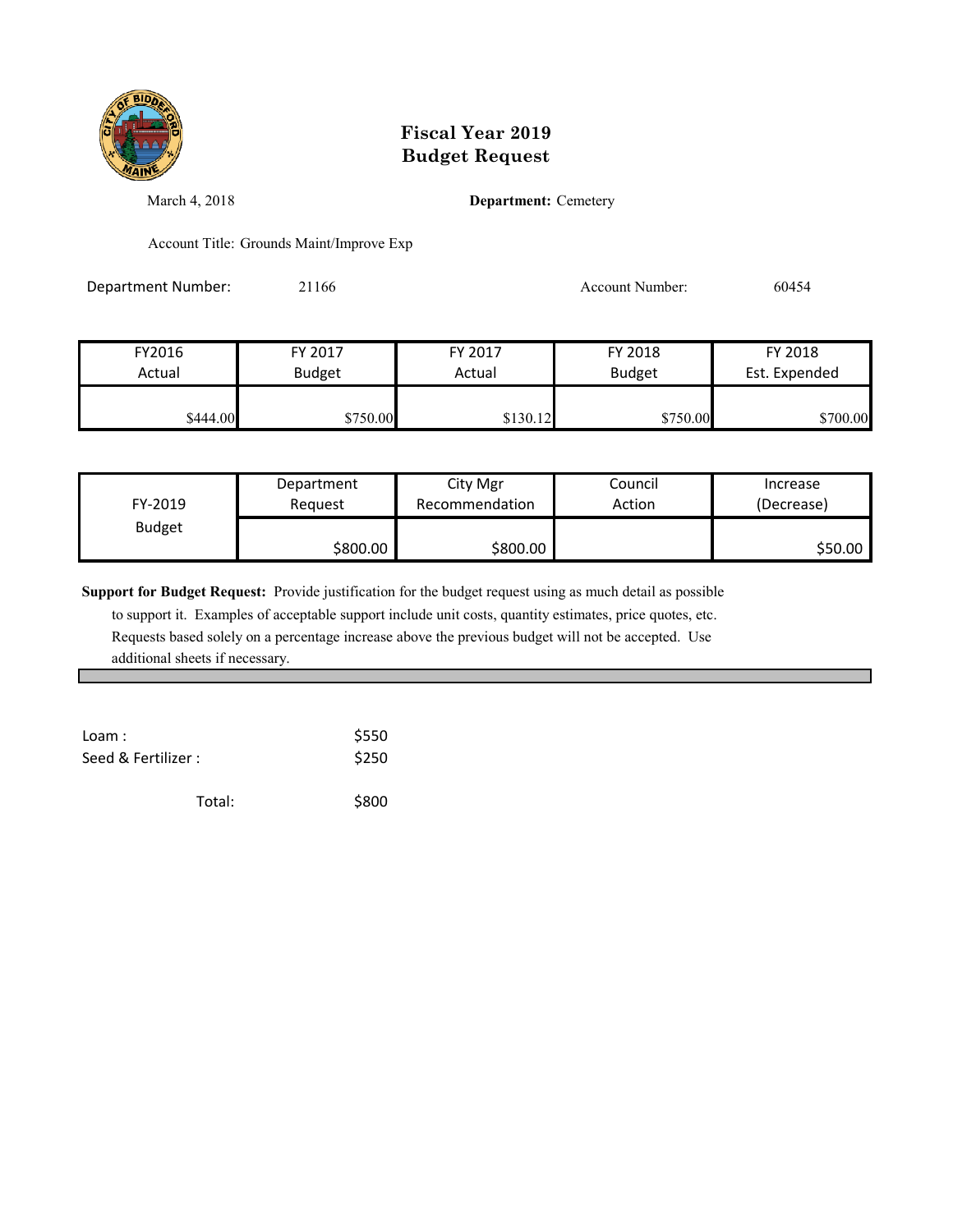

March 4, 2018 **Department:** Cemetery

Account Title: Road Maint/Improve Non-Cap

Department Number: 21166 21166 Account Number: 60457

| FY2016 | FY 2017       | FY 2017    | FY 2018       | FY 2018       |
|--------|---------------|------------|---------------|---------------|
| Actual | <b>Budget</b> | Actual     | <b>Budget</b> | Est. Expended |
|        |               |            |               |               |
| \$0.00 | \$1,500.00    | \$4,443.06 | \$2,500.00    | \$2,500.00    |

| FY-2019       | Department | City Mgr       | Council | Increase   |
|---------------|------------|----------------|---------|------------|
|               | Reauest    | Recommendation | Action  | (Decrease) |
| <b>Budget</b> | \$3,000.00 | \$2,500.00     |         | \$0.00 l   |

**Support for Budget Request:** Provide justification for the budget request using as much detail as possible

 to support it. Examples of acceptable support include unit costs, quantity estimates, price quotes, etc. Requests based solely on a percentage increase above the previous budget will not be accepted. Use additional sheets if necessary.

Paving costs for approx. 500 lf of roadway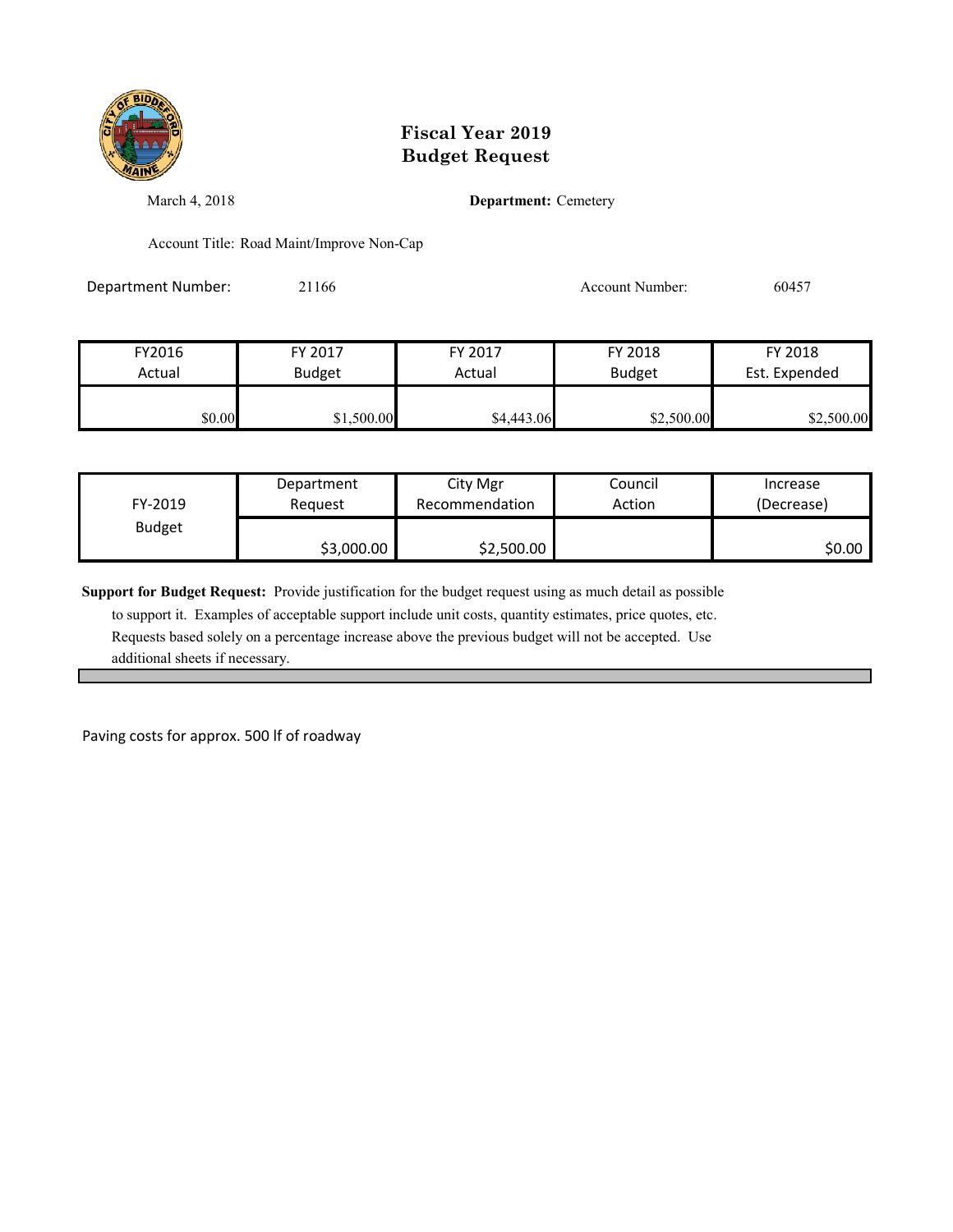

March 4, 2018 **Department:** Cemetery

Account Title: Operating Supp/Eqt Non-Cap

Department Number: 21166 21166 Account Number: 60501

| FY2016     | FY 2017       | FY 2017 | FY 2018       | FY 2018       |
|------------|---------------|---------|---------------|---------------|
| Actual     | <b>Budget</b> | Actual  | <b>Budget</b> | Est. Expended |
|            |               |         |               |               |
| \$1,029.33 | \$125.00      | \$0.00  | \$125.00      | \$125.00      |

| FY-2019       | Department | City Mgr       | Council | Increase   |
|---------------|------------|----------------|---------|------------|
|               | Reauest    | Recommendation | Action  | (Decrease) |
| <b>Budget</b> | \$125.00   | \$125.00       |         | \$0.00∣    |

**Support for Budget Request:** Provide justification for the budget request using as much detail as possible

 to support it. Examples of acceptable support include unit costs, quantity estimates, price quotes, etc. Requests based solely on a percentage increase above the previous budget will not be accepted. Use additional sheets if necessary.

Rags, trash bags, cleaners, etc.